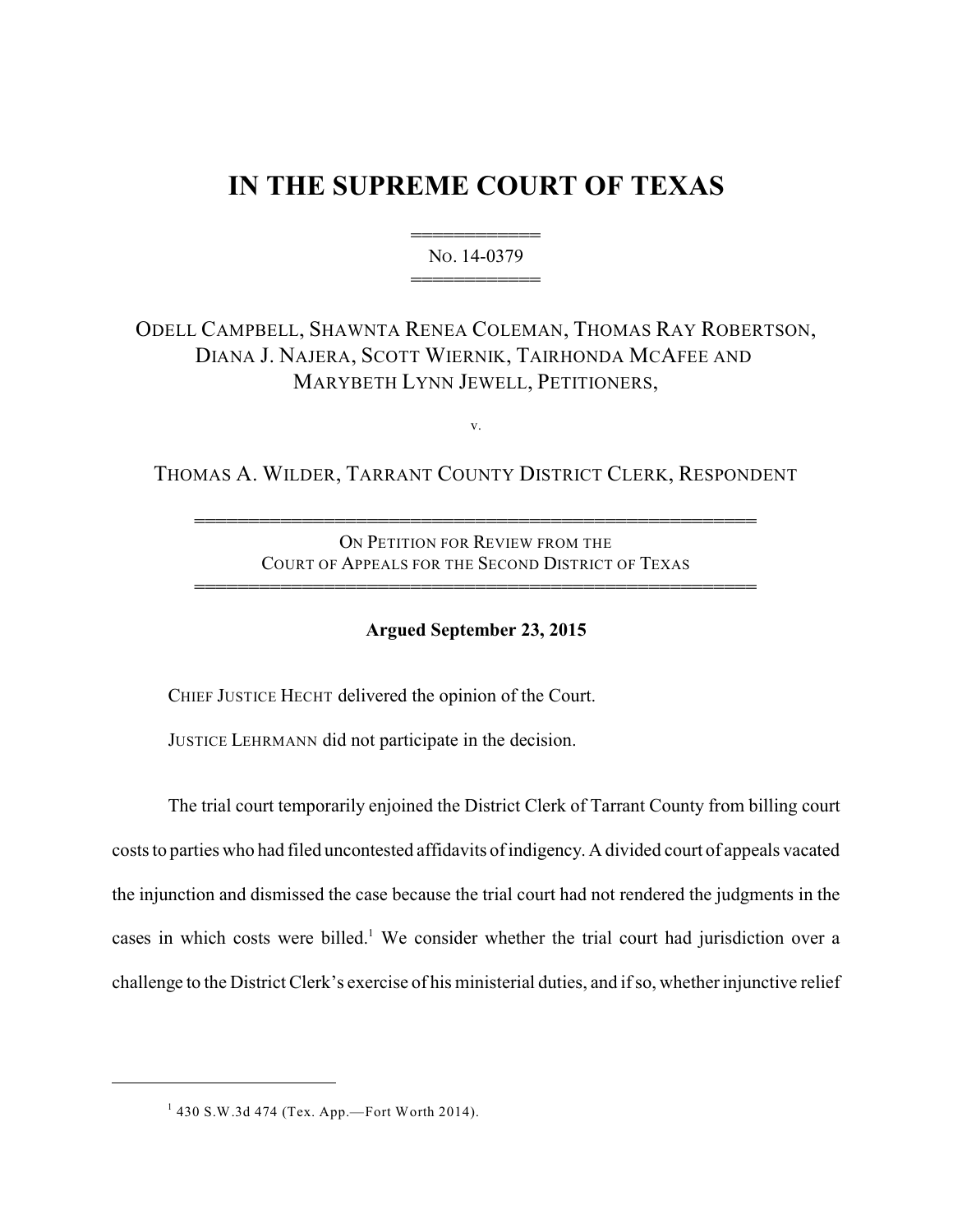is appropriate. We reverse the judgment of the court of appeals and remand the case to the trial court for further proceedings.

**I**

Petitioners are six individuals<sup>2</sup> who sued for divorce in Tarrant County between 2008 and 2012. Like thousands of other parties to divorce cases in the family district courts of Tarrant County during that period, Petitioners each filed an uncontested affidavit of indigency in lieu of paying costs as permitted by Rule 145 of the Texas Rules of Civil Procedure. Petitioners' final divorce decrees nevertheless allocated costs, providing either that "costs of Court are to be borne by the party who incurred them" or that "Husband will pay for his court costs [and] the Wife will pay for her court costs." The decrees did not state the amount of costs due or that Petitioners were able to afford them.

Between May and August 2012, each of the Petitioners received collection notices from Respondent, the District Clerk of Tarrant County, demanding from each, on average, about \$300 in court costs and fees. The notices threatened that the sheriff would seize property to satisfy the debt. Petitioners were understandably upset and frightened by the notices. When the Texas Advocacy Project protested on behalf of some of the Petitioners, the District Clerk responded that he was bound by the decrees allocating costs to the party who incurred them. He encouraged any party wishing not to pay costs to return to the family court that rendered the divorce decree to have costs retaxed.

 $^2$  Petitioners are Odell Campbell, Shawnta Renea Coleman, Thomas Ray Robertson, Scott Wiernik, Tairhonda McAfee, and Marybeth Lynn Jewell.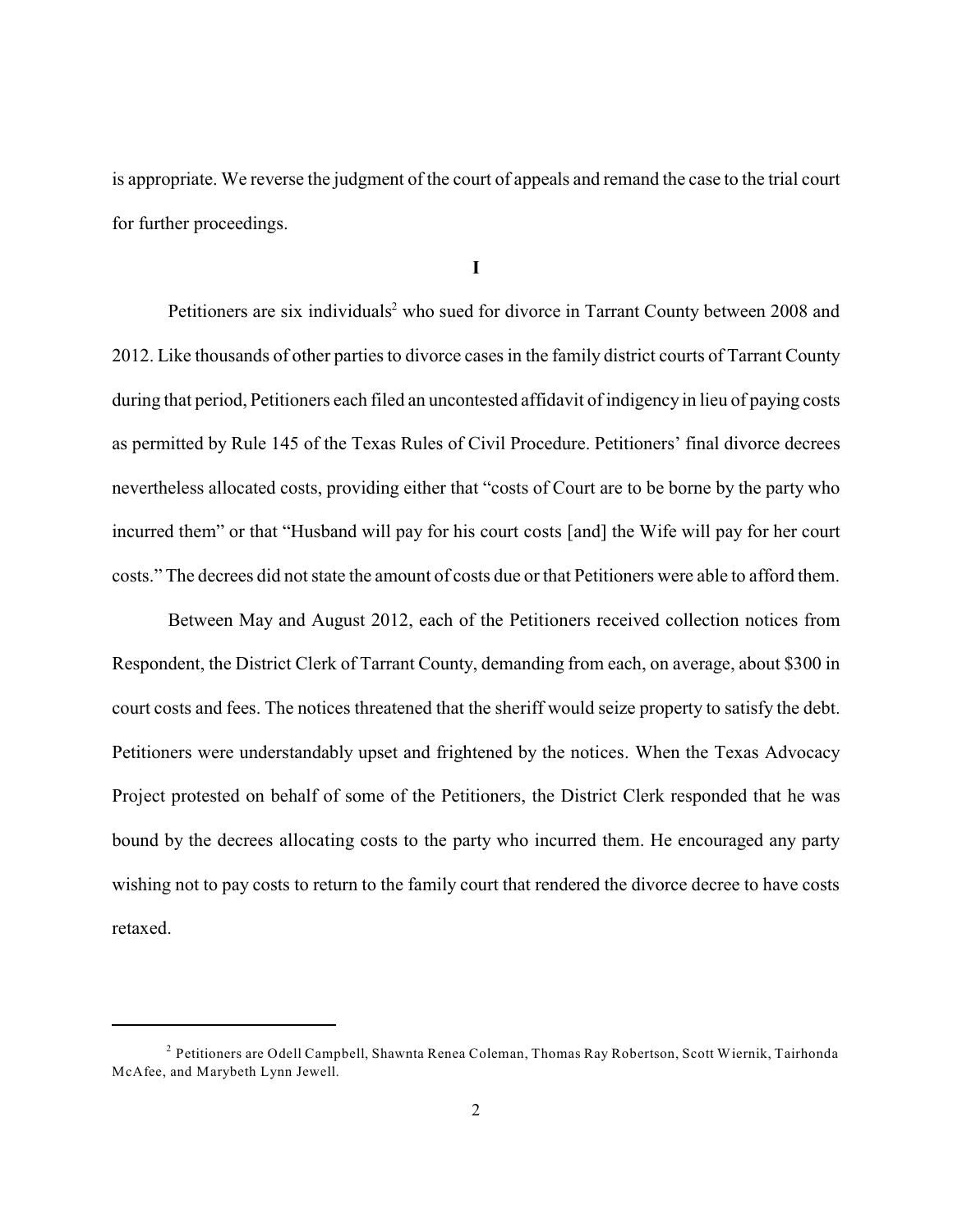Petitioners sued for mandamus, injunctive, and declaratory relief in a civil district court that had not rendered any of their divorce decrees. After an evidentiary hearing, the court found that the District Clerk

has a policy, practice, and procedure that his office will seek to collect costs against parties who have filed an affidavit on indigency under Tex. R. Civ. P. 145 where the affidavit was not contested, where the contest was denied, or where the contest was withdrawn based on judgments or final orders in which there was no specific finding expressly stated in the judgment or final order that the indigent party's action resulted in a monetary award, and no specific finding expressly stated in the judgment or final order that there was sufficient monetary award to reimburse costs[.]

The court temporarily enjoined the District Clerk from "continuing his policy of collection of court costs from indigent parties who have filed an affidavit on indigency".

The District Clerk appealed, contending that Section 65.023(b) of the Texas Civil Practice and Remedies Code deprived the civil district court of jurisdiction, and alternatively, that injunctive relief was improper because Petitioners have an adequate remedy at law. A divided court of appeals vacated the injunction and dismissed the case for want of jurisdiction.<sup>3</sup> We granted Petitioners' petition for review.<sup>4</sup>

**II**

We first consider the applicability of Section 65.023(b) to this case.

 $3430$  S.W.3d 474 (Tex. App.—Fort Worth 2014).

<sup>&</sup>lt;sup>4</sup> 58 Tex. Sup. Ct. J. 1203 (June 19, 2015). We have jurisdiction over this interlocutory appeal because of the dissent in the court of appeals. TEX. GOV'T CODE  $\S$ § 22.001(a)(1), 22.225(c).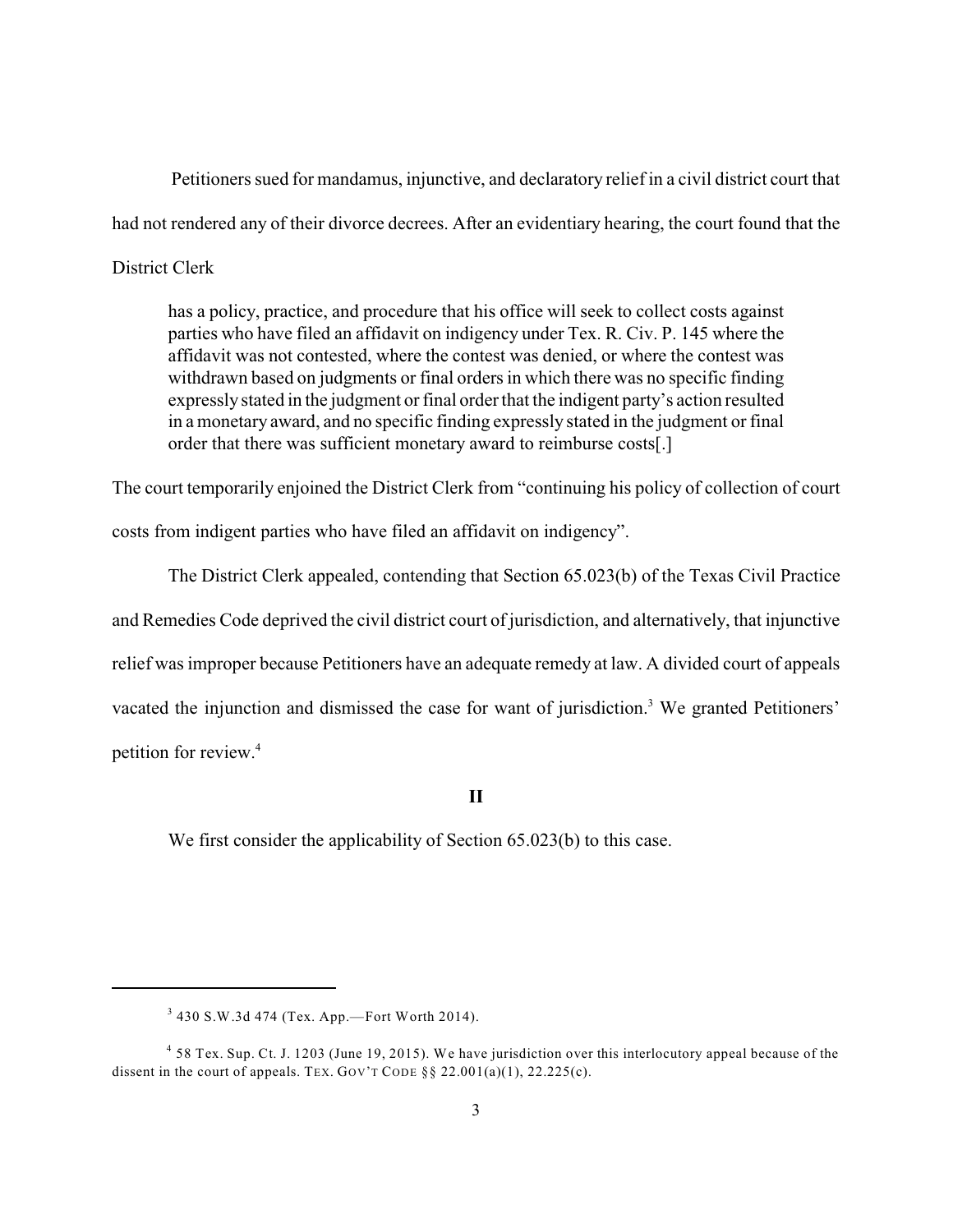**A**

Section 65.023(b) provides that "[a] writ of injunction granted to stay proceedings in a suit or execution on a judgment must be tried in the court in which the suit is pending or the judgment was rendered."<sup>5</sup> This statutory provision dates to  $1846$ <sup>6</sup>

We interpreted the 1911 version<sup>7</sup> in a 1923 case, *Carey v. Looney*.<sup>8</sup> There, a district court in McLennan County rendered a personal money judgment for Looney and awarded him an order of sale to be executed on a piece of land in Milam County to satisfy the judgment.<sup>9</sup> Carey, who was not a party to the judgment and claimed to own the land, sued in a district court in Milam County for an injunction prohibiting Looney and the sheriff from executing the order of sale and writ of possession, and from disturbing her and her tenants' lawful possession.<sup>10</sup> The court dismissed the action for want of jurisdiction on the ground that the statute required the action to be brought in the court in  $McLennan County.<sup>11</sup> We disagreed.$ 

<sup>9</sup> *Id.* at 1040.

 $5$  Tex. Civ. Prac. & Rem. Code § 65.023(b).

Act approved May 13, 1846, 1st Leg., R.S., § 152, 1846 Tex. Gen. Laws 363, 406–407, *reprinted in* 2 H.P.N. 6 GAMMEL, THE LAWS OF TEXAS 1822–1897, at 1669, 1711–1712 (Austin, Gammel Book Co. 1898) ("writs of injunction . . . to stay . . . execution on a judgment[] shall be returnable to and tried in the district court of the county where . . . the judgment was rendered"). The provision was previously codified as TEX. REV. CIV. STAT. art. 2880 (1879), TEX. REV. CIV. STAT. art. 2996 (1895), TEX. REV. CIV. STAT. art. 4653 (1911), and TEX. REV. CIV. STAT. art. 4656 (1925).

<sup>&</sup>lt;sup>7</sup> TEX. REV. CIV. STAT. art. 4653 (1911) ("Writs of injunction granted to stay . . . execution on a judgment[] shall be returnable to and tried in the court where . . . such judgment was rendered . . . .").

<sup>&</sup>lt;sup>8</sup> 251 S.W. 1040 (Tex. 1923).

<sup>&</sup>lt;sup>10</sup> *Id.* at 1041.

 $\overline{11}$  *Id.*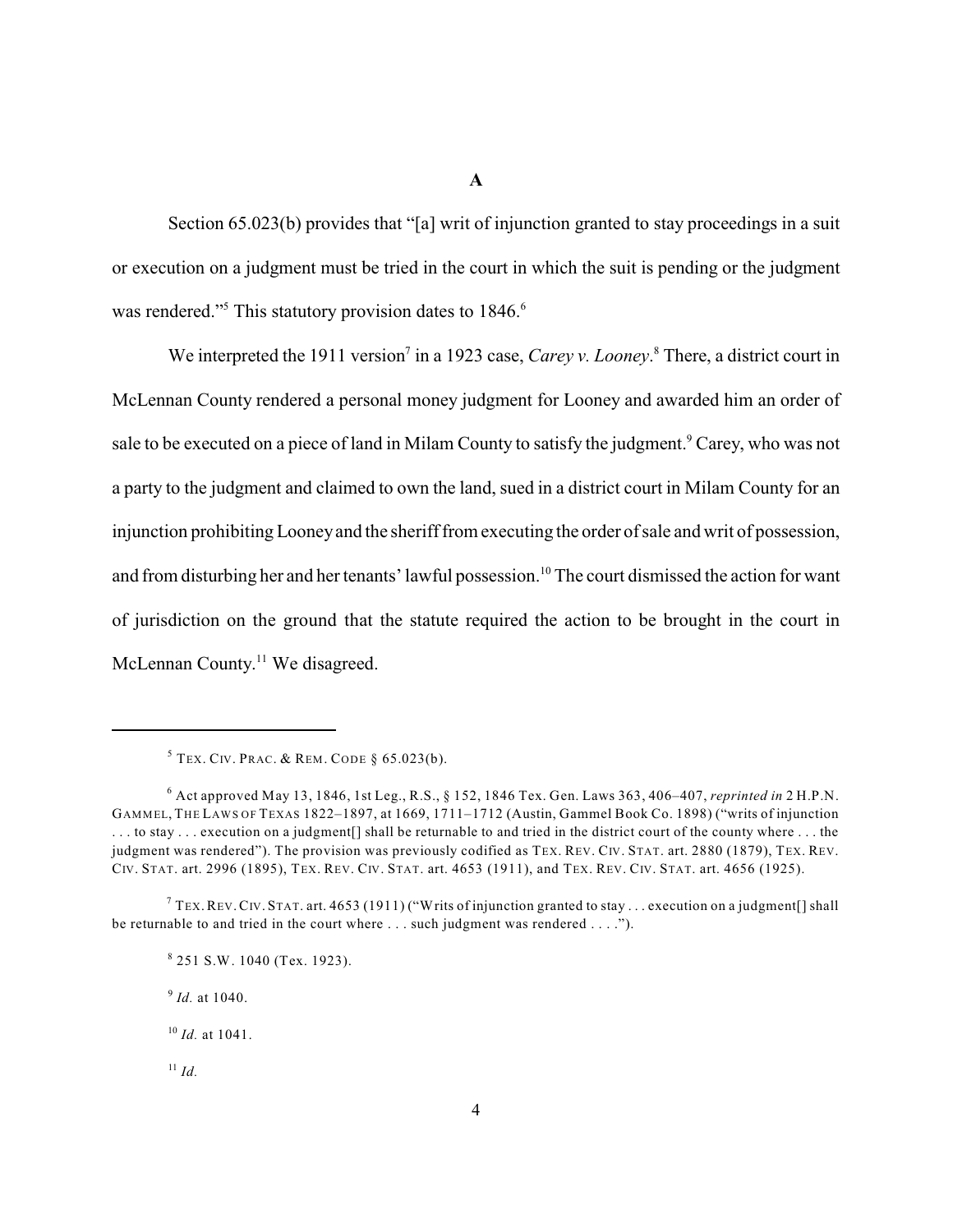The purposes of the statute, we said, are "to protect the judgments and processes of one court from interference by another by direct attack" and to "prevent[] a defeated party from proceeding from one court to another, after his defeat, or in the hope of avoiding defeat, in an attempt to relitigate the case."<sup>12</sup> The Milam County court's exercise of jurisdiction offended neither. We then described the statute's applicability as follows:

The test of jurisdiction in such cases $[13]$  is whether the relief sought may be granted independently of the judgment or its mandate sought to be enjoined. If, in order to grant the relief, it is necessary to set aside or modify the judgment, or to regulate the processes issued thereunder, and the attack is made by a party to the judgment, the statue is mandatory and requires that the injunction suit be returnable to and tried in the court rendering the judgment. On the other hand, if the court in which the injunction suit is brought has general jurisdiction over the subject-matter, and the relief may be granted, independently of the matters adjudicated in the suit whose judgment or processes thereunder are sought to be restrained, the statute has no application.<sup>14</sup>

The District Clerk here looks past the test set out in the first sentence and argues that the applicability of what is now Section 65.023(b) depends on whether a case is in the category defined by the second sentence in the quoted passage, to which the statute applies, or the category defined by the third sentence, to which the statute does not apply. Because a bill of costs is a process issued under a judgment, and each of the Petitioners was a party to his or her own divorce decree, the District Clerk contends that Petitioners' claims for injunctive relief fall in the former category.

<sup>&</sup>lt;sup>12</sup> Id. (quotation marks omitted).

<sup>&</sup>lt;sup>13</sup> Though Section 65.023 is captioned "Place for Trial", TEX. CIV. PRAC. & REM. CODE § 65.023, suggesting that it is a venue provision, in a former codification the statute was captioned "Jurisdiction for trial", TEX. REV. CIV. STAT. art. 4656 (1925), suggesting that the limitation is one on jurisdiction, and we referred to it as such in *Carey*. The parties here treat the statute as jurisdictional, so we will assume it is, without deciding the matter.

<sup>&</sup>lt;sup>14</sup> Carey, 251 S.W. at 1041 (citations omitted).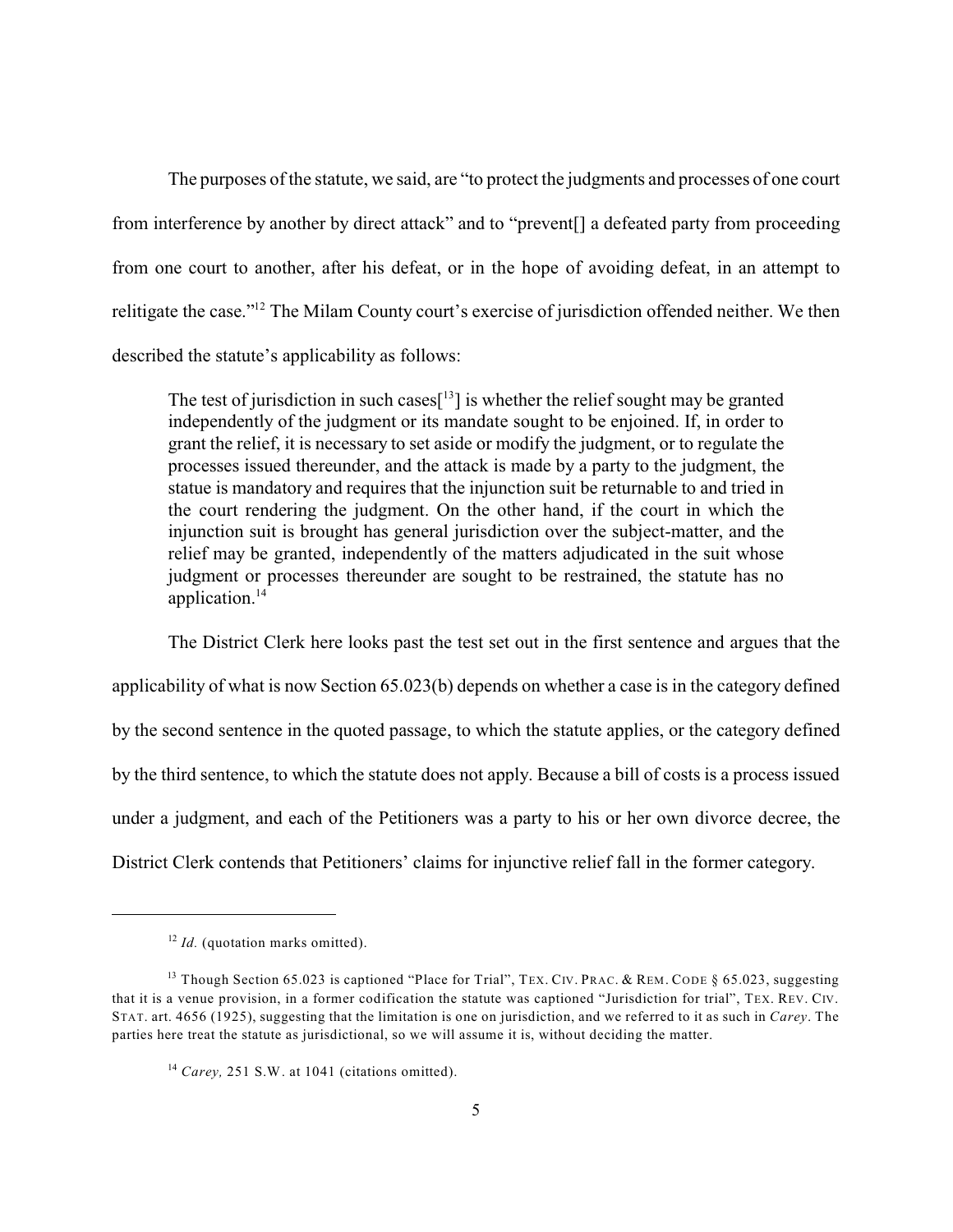The District Clerk's argument misreads *Carey*. Carey's case fell outside the statute's applicability because the relief Carey sought was independent of the matters adjudicated by the judgment in McLennan County. That court had not adjudicated Carey's claims; she was not a party. But the court did adjudicate whether the interests of the defendants before it should be sold; indeed, the court issued an order of sale.<sup>15</sup> Carey's suit to stop the execution process issued to enforce Looney's judgment would have been governed by the statute but for the fact that she was not a party to Looney's case. If the statute merely prohibited *a party* to a judgment from asking another court to enjoin its enforcement, it would have been much easier to draw the line there, having noted that a purpose of the statute is to prevent a party from forum-shopping. But another purpose, we said, is to prevent one court from directly attacking another's judgment. "*The* test" is whether relief can be granted independently of the judgment. What followed were merely examples.

We made clear later in the opinion that the applicability of what is now Section 65.023(b) does not turn on whether the applicant for injunctive relief is a party to the judgment from which his or her complaint arises.

Where specific property has been levied upon under a general execution, the levy and sale may be enjoined in another court, even by a party to the suit. The ground of such holding is that the injunction of a sale of specific property, on the claim that it is not subject to the levy, is not a stay or interference with the processes of another court. ... On the other hand, where the judgment itself orders the sale of specific property, such sale cannot be restrained by another court upon the application of a party to the judgment.<sup>16</sup>

<sup>&</sup>lt;sup>15</sup> *Id.* at 1042.

<sup>&</sup>lt;sup>16</sup> *Id.* at 1041-1042.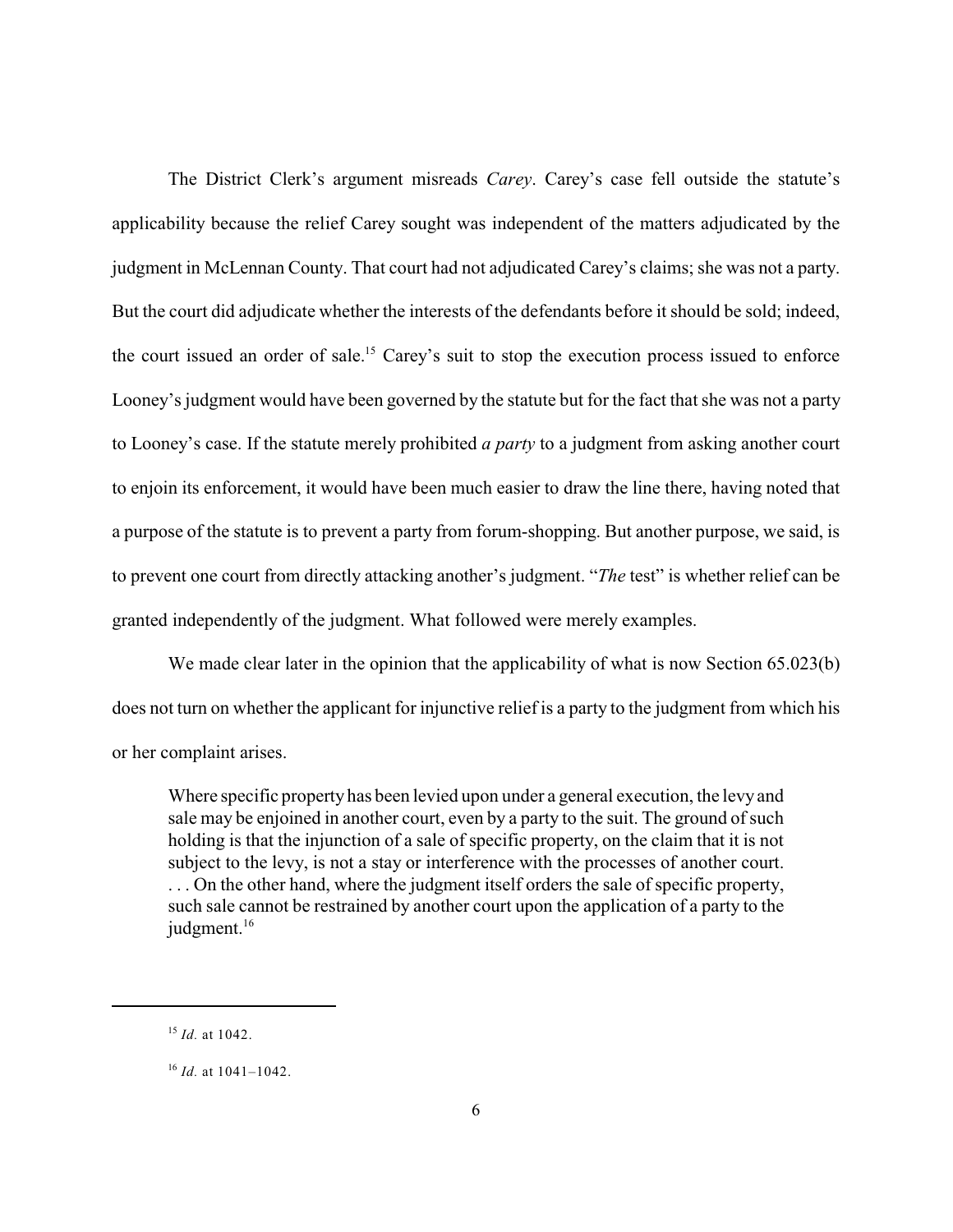The applicability of the statute depends on whether injunctive relief can be granted independently of the judgment, not on whether the applicant for injunctive relief was a party to the judgment, or on whether an injunction will disturb process issuing as a result of that judgment.

In other words, under *Carey*, the fact that the injunction may disturb process issuing as a result of the judgment is but one example of when a court could be unable to grant relief independently of the judgment. But that does not mean that an injunction that disturbs process can never be granted independently of the judgment. Even if a plaintiff seeks an injunction that will regulate the processes issued under a judgment, courts must still consider whether, under the specific circumstances of each case, the injunction may nevertheless be issued independently of the judgment.

The District Clerk's misinterpretation of the statute finds some support in our 1982 per curiam opinion in *Evans v. Pringle*.<sup>17</sup> In that case, a criminal district court forfeited two bail bonds, and the sureties paid the face amounts. But the district attorney claimed that post-judgment interest was also due and obtained writs of execution to collect it.<sup>18</sup> The sureties, who were not parties to the criminal court judgment, asserted that forfeited bonds do not bear post-judgment interest and obtained an injunction from a civil district court prohibiting the sheriff from seizing property to enforce the writs.<sup>19</sup> We found that Section  $65.023(b)$  applied because "in order to grant the relief, it

 $17643$  S.W.2d 116 (Tex. 1982) (per curiam).

<sup>&</sup>lt;sup>18</sup> *Id.* at 117.

*Id.* 19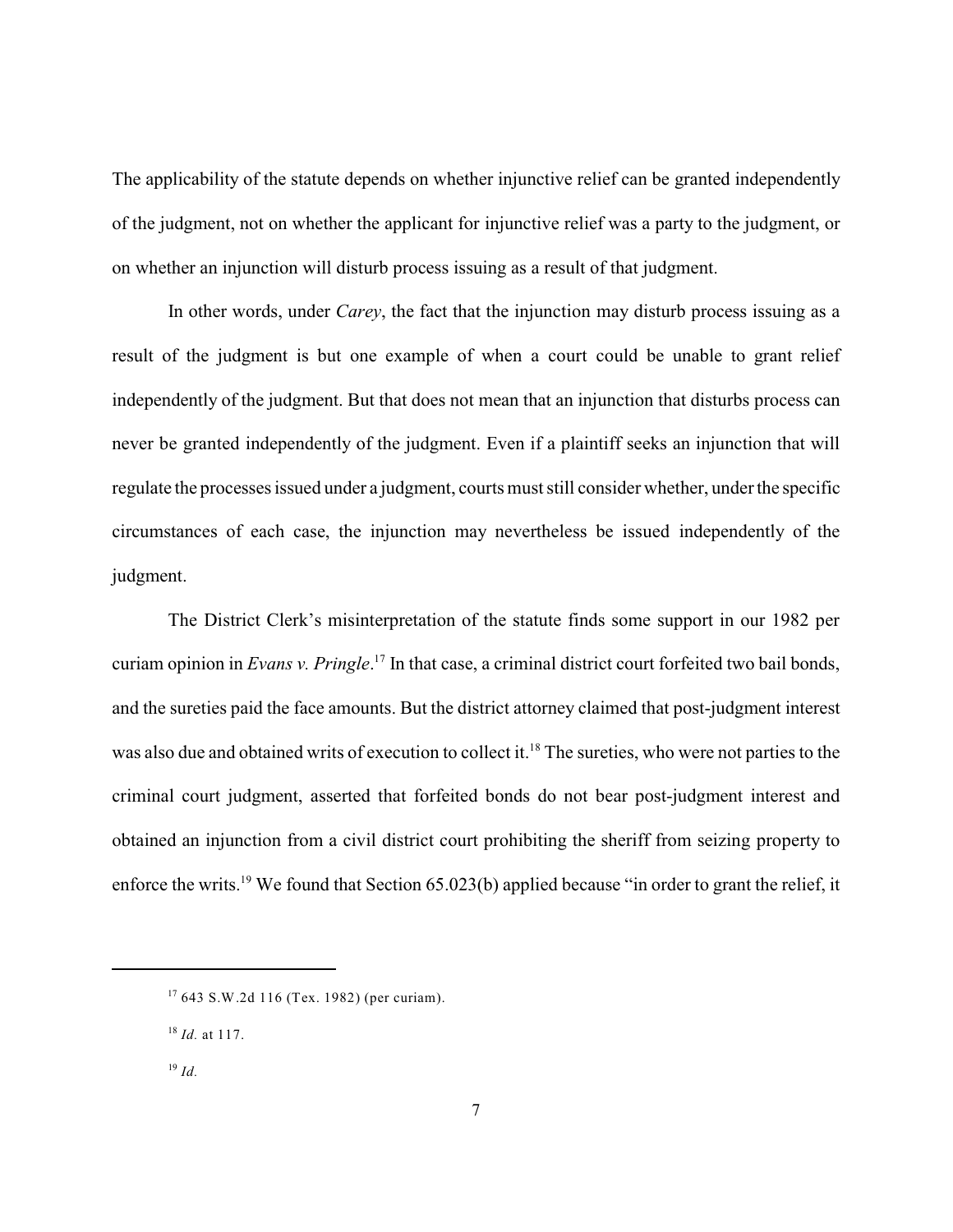is necessary to regulate the processes issued under the judgment."<sup>20</sup> We did not discuss whether the relief the sureties sought could be granted independently of the matters adjudicated in the criminal case, but the effect of our decision is that it cannot be. We have not revisited the issue since then. Now in retrospect, we cannot square *Evans* with a proper interpretation of *Carey*. If Carey was not required to litigate the propriety of execution on land she claimed in the court that issued the execution, we cannot see why the sureties in *Evans* should have been required to return to the court that issued the processes giving rise to their objections to post-judgment interest. *Carey* correctly interpreted what is now Section 65.023(b), and *Evans* did not. *Evans* must therefore be overruled.

#### **B**

Both parties agree that the District Clerk has a ministerial duty to bill costs as required by a judgment. The District Clerk argues that Petitioners' divorce decrees require them to pay costs. But the decrees only allocate costs between the parties to each case, requiring each party to bear his or her own costs—whatever they are. For a party who files an affidavit of inability to pay costs, there are no costs to bill; under Rule 145 of the Texas Rules of Civil Procedure, the affidavit is "[i]n lieu of paying or giving security for costs".<sup>21</sup> The Petitioners here all had uncontested affidavits; those affidavits are "in lieu of" paying costs. There are no costs. $22$ 

*Id.* at 118. 20

 $21$  TEX. R. CIV. P. 145(a).

 $22$  The costs of course do not disappear. But from the perspective of the petitioner, the affidavit substitutes for any costs.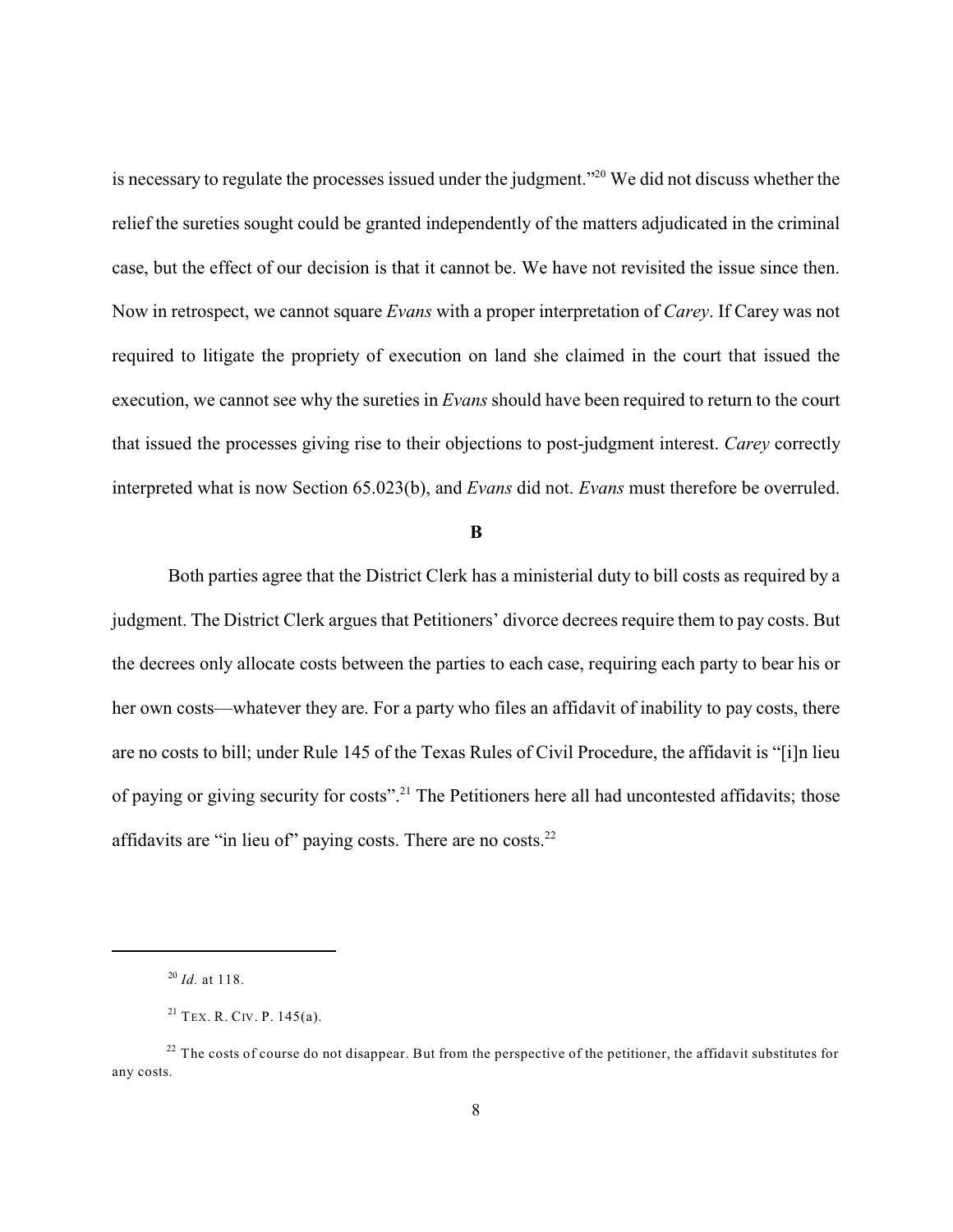"An uncontested affidavit of inability to pay is conclusive as a matter of law."<sup>23</sup> The only exception lies when "the party's action results in monetary award, and the court finds sufficient monetary award to reimburse costs".<sup>24</sup> Without a finding by the court, the affidavit wholly supplants any costs.<sup>25</sup>

The District Clerk argues that because the Family Code provides courts with increased latitude to award costs, it is conceivable that a family court could order costs despite an affidavit of inability to pay.<sup>26</sup> This argument flies in the face of our Constitution and case law. Rule 145 is but one manifestation of the open courts guarantee that "every person . . . shall have remedy by due course of law."<sup>27</sup> It is an abuse of discretion for any judge, including a family law judge, to order costs in spite of an uncontested affidavit of indigence.<sup>28</sup>

 $24$  TEX. R. CIV. P. 145(d).

*See* TEX. FAM. CODE §§ 6.708, 106.001. 26

<sup>27</sup> TEX. CONST. art. I,  $\S$  13.

*Equitable Gen. Ins. Co. of Tex. v. Yate*s, 684 S.W.2d 669, 671 (Tex. 1984). 23

 $25$  Rule 145 does not explicitly require the finding to be in writing. But considering our priority to keep the courts open for indigent litigants, it is not unreasonable to expect a trial court to make a written finding that the affidavit of indigency is overcome by the outcome of the action. Rule 145 does provide that if the court chooses to grant a challenge to an affidavit of indigency it must do so in a written order. *Id.*

*See In re Villanueva*, 292 S.W.3d 236, 246 (Tex. App.—Texarkana 2009, orig. proceeding) (concluding that 28 family court abused its discretion when it ordered indigent divorce litigant to pay costs despite uncontested affidavit of indigency).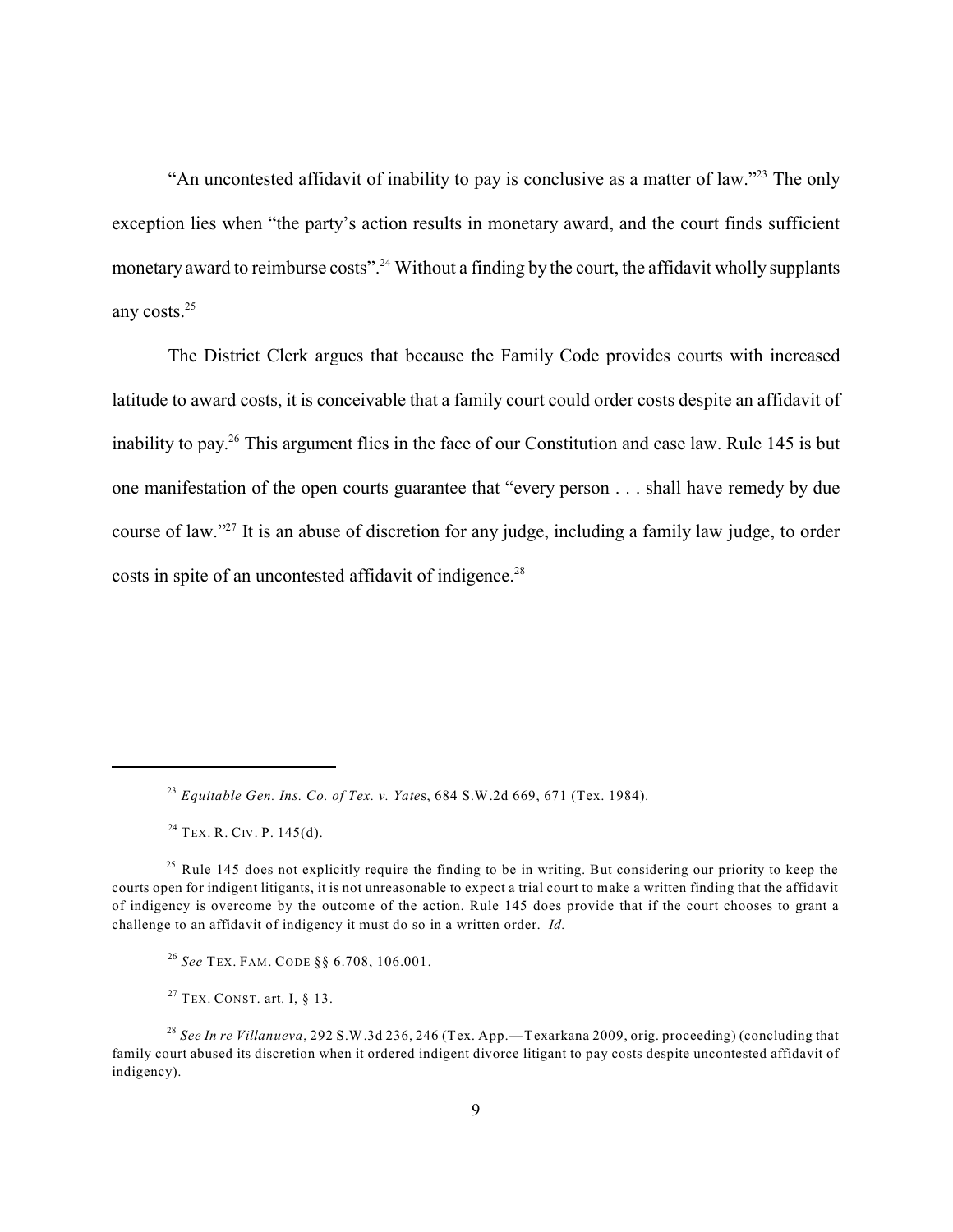In any case, the family courts here did not order costs. The language in the judgment merely lays out the division of any costs, not an amount to be charged.<sup>29</sup> It is the ministerial duty of the District Clerk to tabulate the costs and apply the affidavit of indigency.<sup>30</sup>

Petitioners complain that theywere billed costs theydid not incur. Theychallenge the District Clerk's actions and his policy; they do not challenge a word of the judgments in their cases. Section 65.023 therefore does not apply, and the district court had jurisdiction to enter the injunction.

#### **III**

Having established that the district court had jurisdiction over the petitions, we now turn to the issue of whether a temporary injunction was proper.

#### **A**

First, the District Clerk argues that because Petitioners could have filed a motion to retax costs, they have an adequate remedy at law.

Generally, the existence of an adequate remedy at law will bar equitable relief.<sup>31</sup> However,

if an otherwise complete and adequate remedy at law will lead to a multiplicity of suits, "that very

<sup>&</sup>lt;sup>29</sup> See Wood v. Wood, 320 S.W.2d 807, 812–813 (Tex. 1959) ("The province of the court is to adjudge all the costs, whatever they may be, against the losing party, or for good cause shown to adjudge otherwise. . . . The taxing of costs is not an adjudication by the court of the correctness of the items taxed by the clerk. It is the ministerial act of the clerk.").

<sup>&</sup>lt;sup>30</sup> See id. at 813. The process in the District Clerk's own office supports this view. At least one litigant received a receipt from the District Clerk's office that the total due—\$308—had been "[r]eceived" and "[c]harged to PAUPER'S AFFIDAVIT".

*Butnaru v. Ford Motor Co.*, 84 S.W.3d 198, 210 (Tex. 2002). 31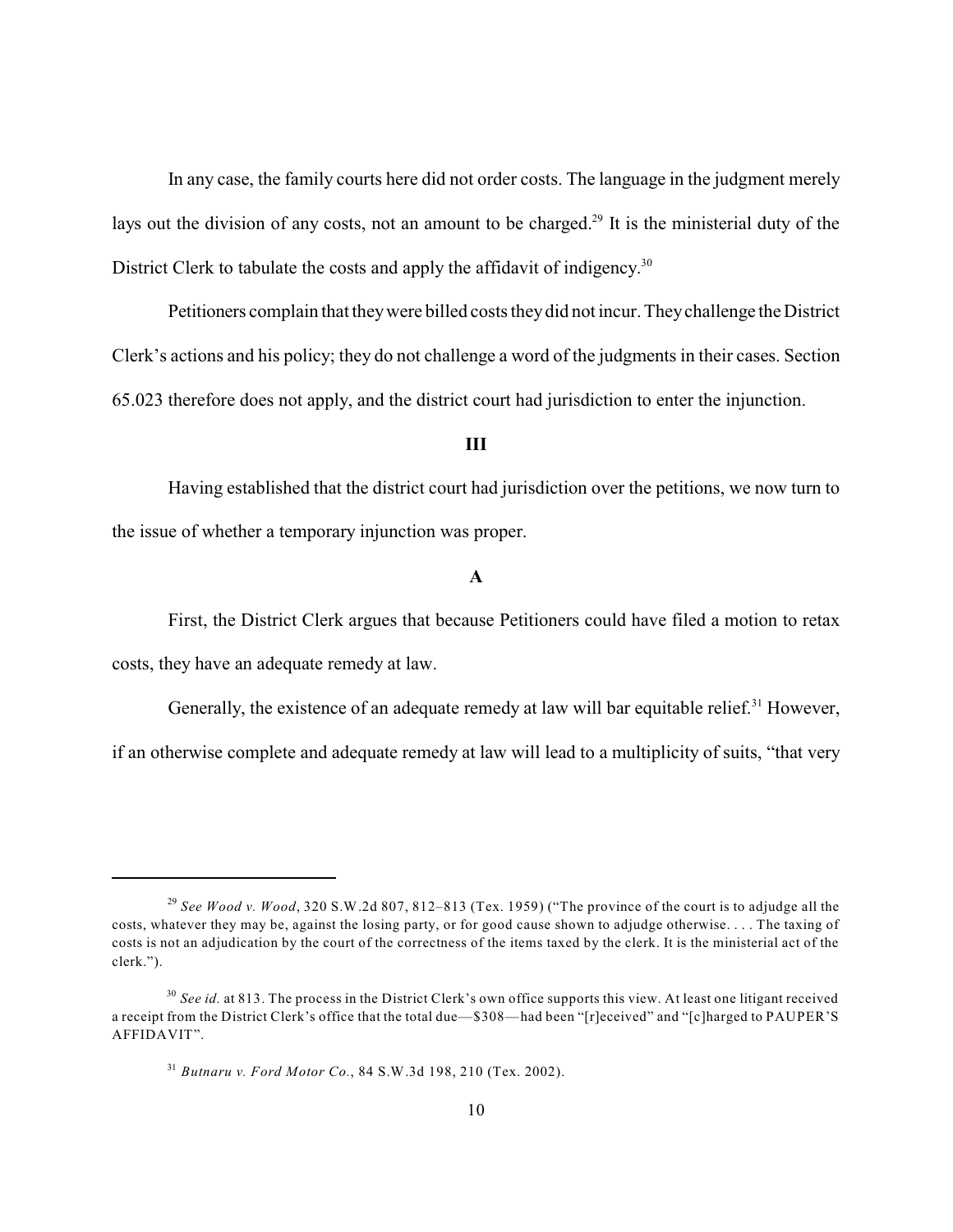fact prevents it from being complete and adequate."<sup>32</sup> "[T]he unlawful acts of public officials" are a prime candidate for injunctions "when [those acts] would cause irreparable injury or when such remedy is necessary to prevent a multiplicity of suits."<sup>33</sup>

A motion to retax costs confronts the correctness of the clerk's ministerial calculations.<sup>34</sup> It is the proper method for correcting errors such as miscalculating the cost of an item<sup>35</sup> or billing an item that is not statutorily taxable.<sup>36</sup> These are fact-specific errors made in individual cases that require a similarly individual approach to redress.

Petitioners are not complaining of a one-off miscalculation or mistake, but of a systematic policy that contravenes the law. It would be wasteful to force each individual Petitioner to file a motion to retax costs when a single injunction will do. $37$ 

### **B**

The District Clerk also argues that the injunction is overbroad. The district court enjoined the District Clerk from "continuing his policy of collection of court costs from indigent

<sup>35</sup> Id. at 727–728.

*Repka v. Am. Nat. Ins. Co.*, 186 S.W.2d 977, 980 (Tex. 1945) (quoting *Rogers v. Daniel Oil & Royalty Co.*, 32 110 S.W.2d 891, 896 (Tex. 1937)).

*Tex. State Bd. of Exam'rs in Optometry v. Carp*, 343 S.W.2d 242, 245 (Tex. 1961). 33

*Reaugh v. McCollum Expl. Co.*, 167 S.W.2d 727, 728 (Tex. 1943). 34

*See Wright v. Pino*, 163 S.W.3d 259, 261 (Tex. App.—Fort Worth 2005, no pet.) (determining that complaint 36 that taxed items were not authorized as costs is not an abuse of the court's discretion but the ministerial duty of the clerk and should be brought in a motion to retax costs).

<sup>&</sup>lt;sup>37</sup> We have previously upheld an injunction enjoining a clerk from collecting statutory filing fees that we determined were unconstitutional. *See LeCroy v. Hanlon*, 713 S.W.2d 335, 343 (Tex. 1986). Whether a motion to retax would have been an adequate remedy in that case was not discussed, but likely it would not have been. As here, the error by the clerk was not a one-off mistake but a policy (supported in that case by statute) that contradicted the law.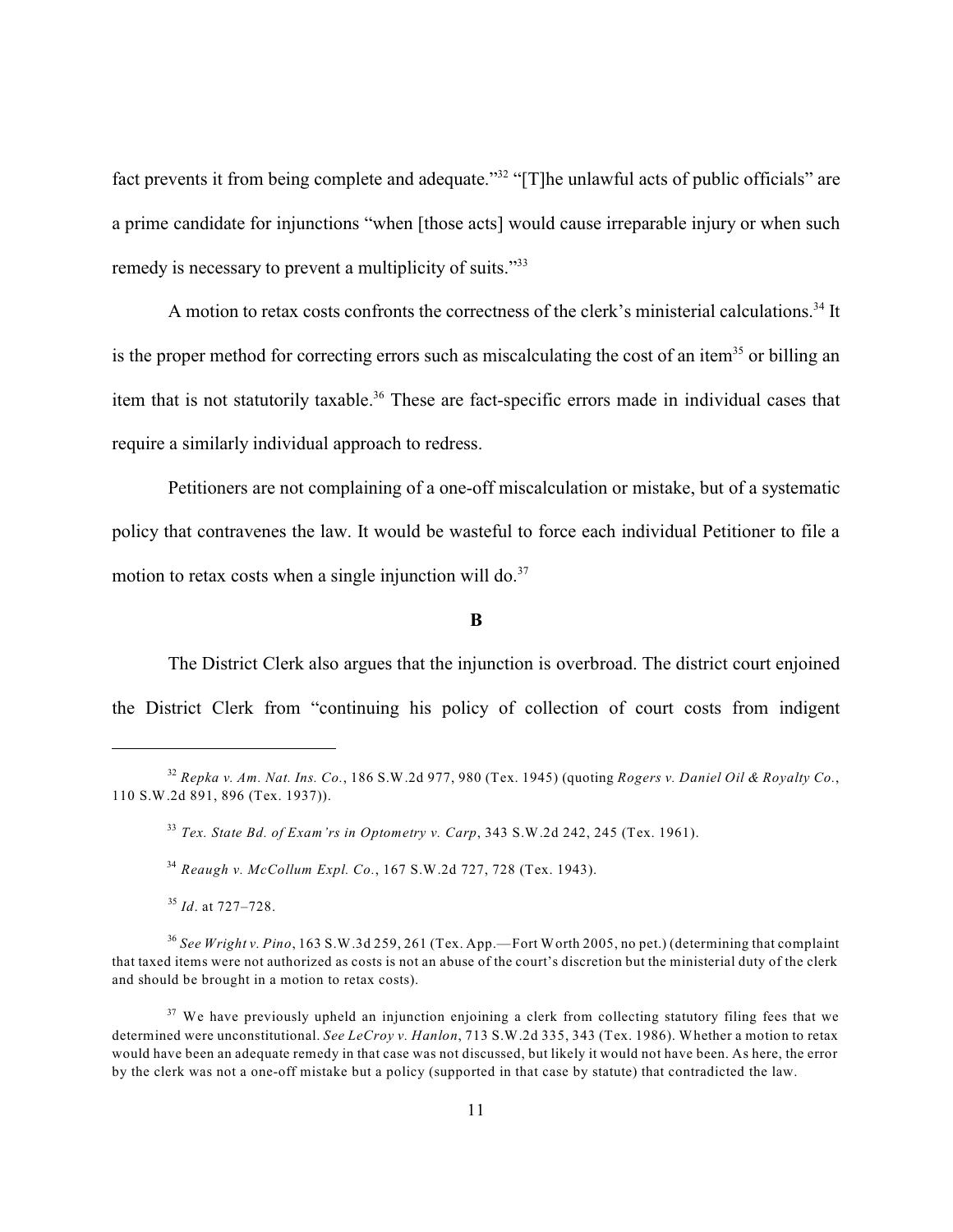parties . . . unless [the court makes a specific finding in accordance with Rule 145(d)]." The District Clerk is not just enjoined from billing costs to the named parties, but to all litigants who qualify as indigent.

An injunction must be broad enough to "prevent repetition of the evil sought to be stopped"<sup>38</sup>—here, the District Clerk's "policy, practice, and procedure" of seeking costs against indigent litigants, as found by the district court. When a policy or procedure is challenged as being in conflict with state law, any injunction that issues will necessarily affect individuals beyond the named parties. For example, we affirmed an injunction that restrained a state agency from disciplining *any* employee who refused to take a polygraph test, despite the fact that only a few individuals and the state union raised the constitutional challenge to the polygraph policy.<sup>39</sup> We also reversed the dissolution of an injunction preventing a fire department from implementing a firefighter fitness assessment that conflicted with state law, even though only a few firefighters brought the action.<sup>40</sup>

Similarly, the district court found that "because of the nature of this action, a final judgment in this case will affect all persons who are in a position similar to these Petitioners." The injunction order tracks the language of Rule 145 and requires the District Clerk to conform his actions to the law. It does not restrain the District Clerk from any lawful activity, and therefore is not overbroad.

*San Antonio Bar Ass'n v. Guardian Abstract & Title Co.*, 291 S.W.2d 697, 702 (Tex. 1956). 38

*Tex. State Emps. Union v. Tex. Dep't. of Mental Health & Mental Retardation*, 746 S.W.2d 203, 206 (Tex. 39 1987).

*Tyra v. City of Houston*, 822 S.W.2d 626, 628 (Tex. 1991). *See also Dallas Cty. v. Sweitzer*, 881 S.W.2d 757, 40 769 (Tex. App.—Dallas 1994, writ denied) ("A party suing for all persons adversely affected by enforcement of a statute has standing to sue for an injunction.").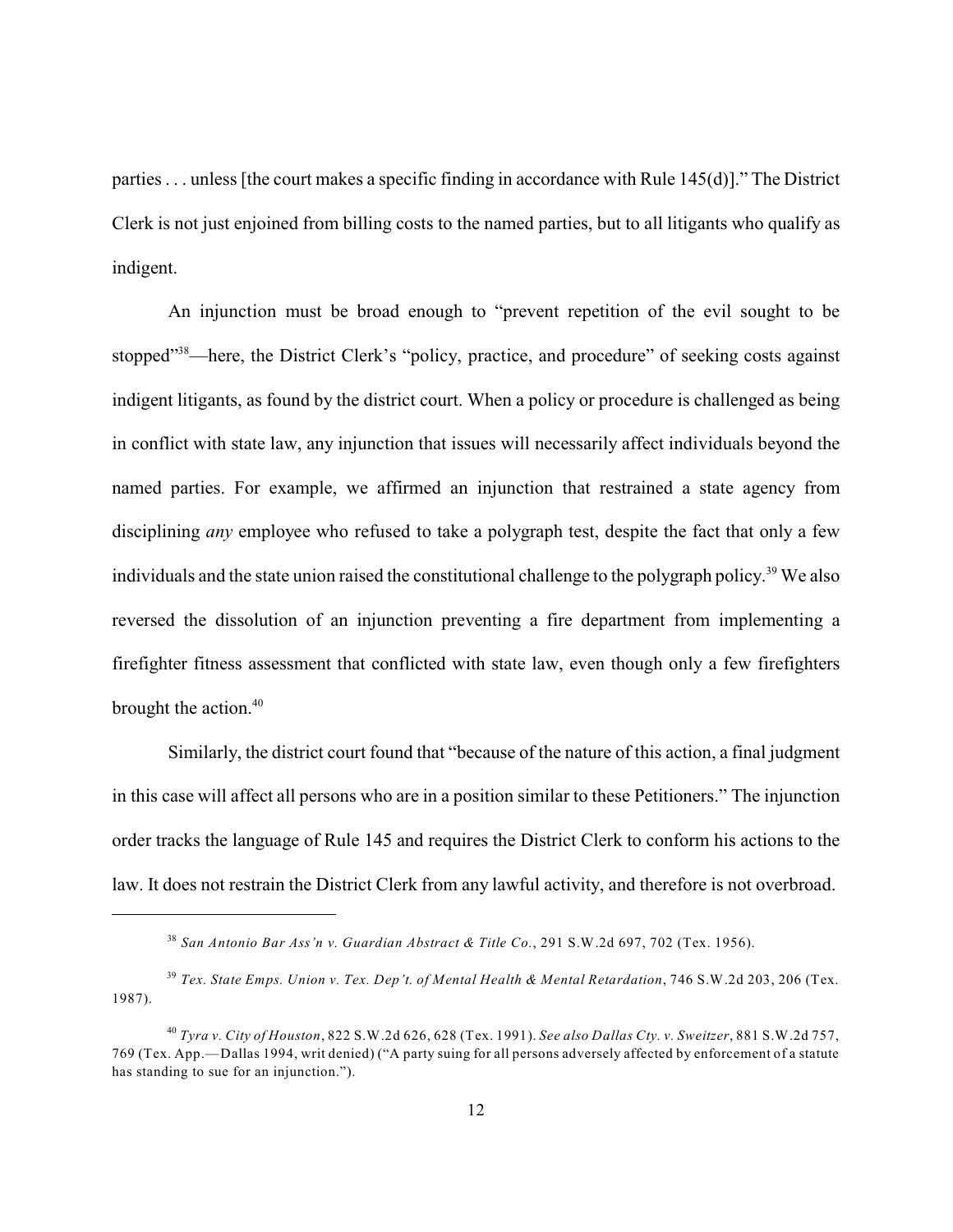At oral argument, there was a brief discussion of whether mandamus might be a more appropriate remedy than an injunction. "There is a well defined difference between injunction and mandamus. One is preventive and the other remedial."<sup>41</sup> When the purpose of the suit is to compel action, then mandamus is proper; conversely, when the purpose is to restrain action or threatened action, then an injunction is proper.<sup>42</sup> The two remedies can work in conjunction with each other. For example, a court can issue mandamus to order a clerk to file a petition that the clerk wrongly rejected, and concurrently issue an injunction barring the clerk from collecting an unconstitutional filing fee.<sup>43</sup> The mandamus compels the clerk to act; the injunction prevents the clerk from acting.

Here, the purpose of the suit was to prevent the District Clerk from billing costs to indigent litigants. To the extent that the District Clerk has already billed costs and must now take some action to rescind the bills, mandamus would be proper. But the true relieflies in enjoining the District Clerk from continuing his policy of collecting these costs from these Petitioners or others similarly situated.<sup>44</sup> The temporary injunction is proper.

**\* \* \* \* \***

*Boston v. Garrison*, 256 S.W.2d 67, 70 (Tex. 1953). 41

*Id.* 42

*LeCroy*, 713 S.W.2d at 336–337. 43

<sup>&</sup>lt;sup>44</sup> Before the court of appeals, the District Clerk argued that Petitioners were attempting to receive class action relief without certifying a class. This argument is not before us, but we note that Petitioners claimed they were amending their pleading to seek class certification and that there is no requirement that a class be certified before obtaining a temporary injunction. *See* TEX. R. CIV. P. 42(c)(1)(A) (requiring the court to determine certification "at an early practicable time").